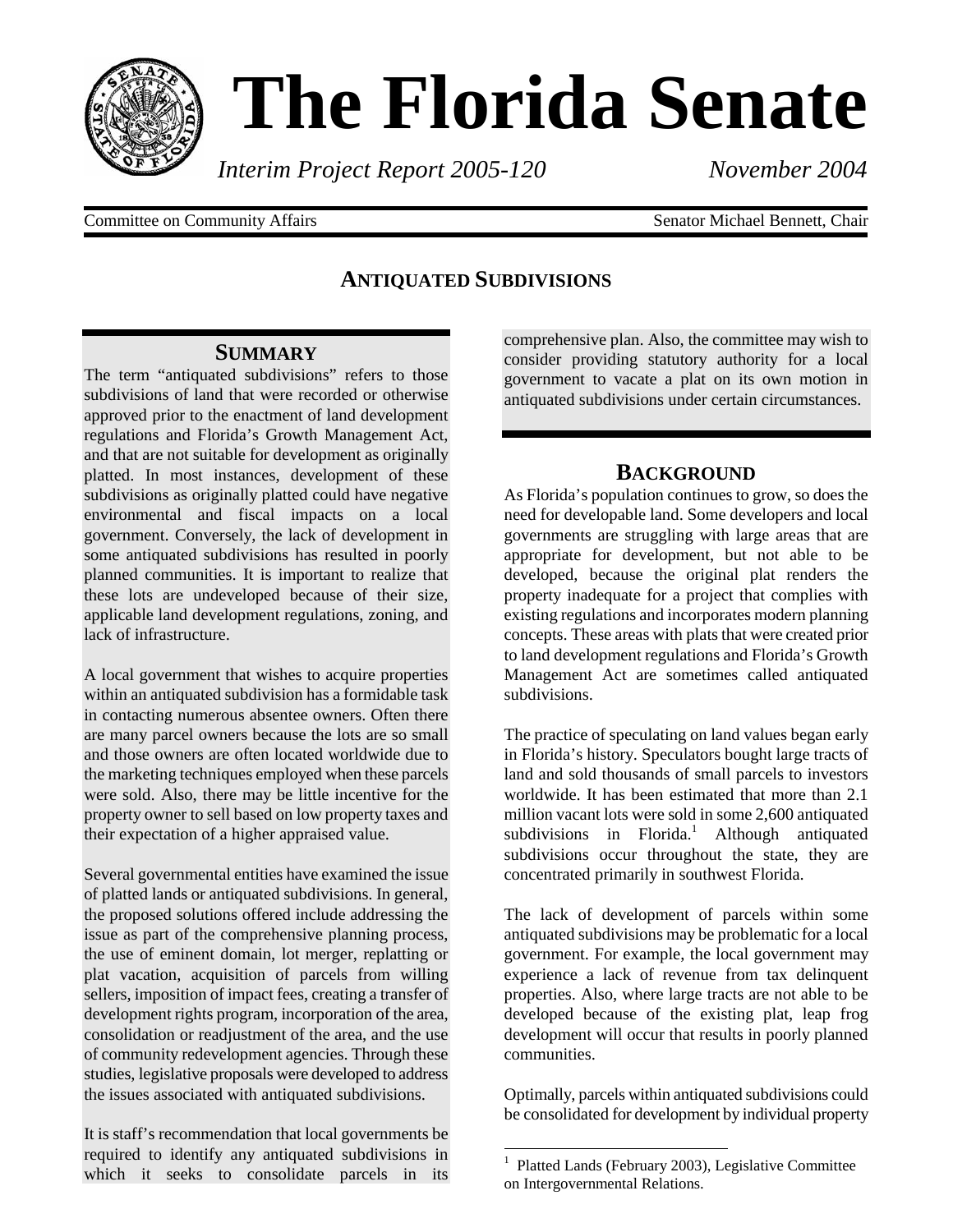owners, developers, or purchased for a public purpose such as parks, schools, etc. However, the development of an antiquated subdivision, as originally platted, may create any number of difficulties for the local government. Such development may result in a negative fiscal impact for the local government that must provide services to such a community. Those services include fire, police, EMS, recreation, and schools. Also, this built-out antiquated subdivision could have negative consequences as the result of development in an environmentally sensitive area (i.e., the development may occur in a high water recharge area).

For property owners, there is an issue over the applicability of current environmental and planning regulations to parcels located in antiquated subdivisions. Property owners may not be able to realize the development potential of their lots because of problems with the original platting and existing regulations.

#### **Legislation Addressing Antiquated Subdivisions**

There have been several legislative attempts to address antiquated subdivisions. At one time, the optional planning authority of a local government included the ability to vacate subdivision plats under certain circumstances. Section 163.280, F.S., enacted in  $1969$ , $^{2}$ provided for the reversion of subdivided land to acreage. On its own motion, the governing body of a local government could order the vacation and reversion to acreage of all or part of a subdivision located within its jurisdiction if the plat of the subdivision was recorded more than 5 years before the date of such action and not more than 10 percent of the area had been sold by the original subdivider or his or her successor. Such vacation included streets and any other parcels of land dedicated for a public purpose. Reasonable access was preserved for property owners within the subdivided area. Also, the vacation required a public hearing. This provision was repealed in 1985.<sup>3</sup>

Since 1985, several proposals have been submitted to the Legislature to address antiquated subdivisions, but nothing has passed into law. In 1986, the Department of Community Affairs issued a report on platted lands, including proposed legislation to address the problem statewide. This legislation would have included the regulation of platted lands within the powers and duties of a county government. It defined the term "land assembly or adjustment" as the consolidation of platted

-

lands and the vacation of the plat to allow for more appropriate development or land use.

In addition, the bill included the ability to assemble platted lands within the additional powers granted to local governments. It included an intent statement that the public health, safety, and general welfare require the orderly and progressive development of land. The legislation specified that the regulation of platting and land assembly would aid in the coordination of land development with an orderly pattern; discourage premature, poorly-planned development; encourage the development of economically stable communities; and ensure the provision of adequate services and infrastructure to lands that are developed.

This proposed legislation amended ch. 177, F.S., to allow a local government, on its own motion, to order the assembly or adjustment of platted lands within its jurisdiction to satisfy the objectives of the applicable local comprehensive plan. This assembly or adjustment included the ability to replat or vacate the existing plat on all or a portion of a subdivision, including the vacation of streets and or parcels dedicated for a public purpose, provided certain conditions are met. Basically, in order for this provision to apply, the subdivision must have been recorded in the subdivision plat not less than 10 years prior to the local government's order to replat and have less than 10 percent of its area built into the subdivision's zoned or land use purpose.

It also required that provisions be made for the compensation of any fee simple owner who refuses to participate in the application for the vacation of the plat. It required a local government to make a finding that the proposed assemblage of parcels or vacation of the plat was consistent with the local comprehensive plan. Also, any entity pursuing replatting or vacation of the plat would have been required to own fee simple title to 60 percent of the whole or part of the tract covered by the plat sought to be vacated. The legislation would have included the assembly or adjustment of platted or subdivided lands in the definition of "land development regulations."

This legislation included contracts for deed or installment land contracts in the list of documents to be recorded by the clerk of circuit court upon payment of a service fee. It required the clerk to record all approved plats of subdivided lands in the public records of each county where the property is located. Finally, under this legislation, any subdivider or purchaser of subdivided lands or a portion of such lands, that are subject to an agreement for deed, was required to record the agreement after the refund

 $2\frac{2}{9}$  \$ 25, ch. 69-139, L.O.F.

 $3 \S 19$ , ch. 85-55, L.O.F.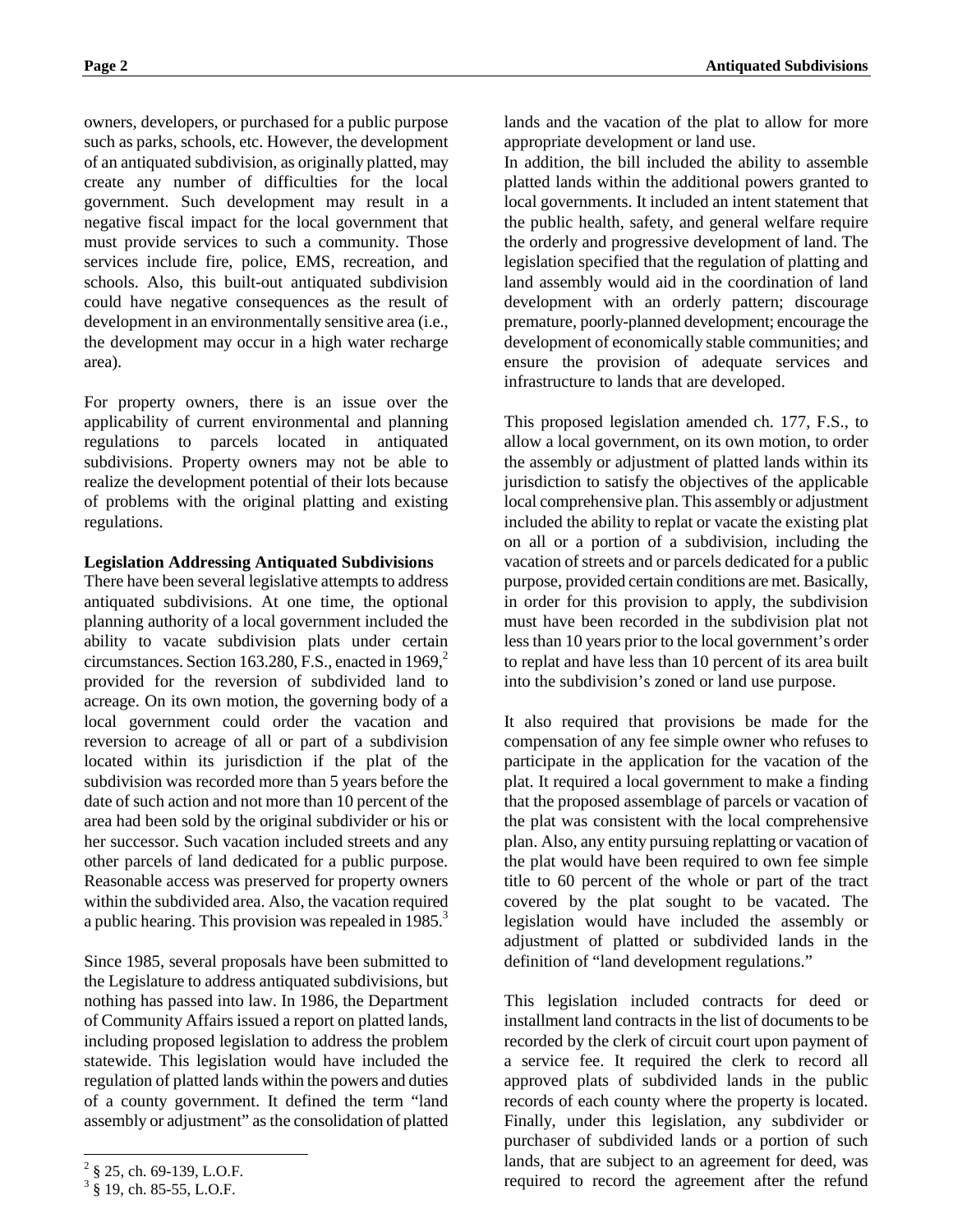provisions expired and the legislation also provided for other conveyances to be recorded.

In the 2003 Regular Session, Senate Bill 2736 attempted to address problems with antiquated subdivisions using several approaches. This bill expanded the powers of the county to include preparation and enforcement of the local comprehensive plan to regulate the development of platted lands. It also defined "land assembly or adjustment" as the consolidation of contiguous and noncontiguous undeveloped platted or subdivided lots and the vacation of all or a portion of the original plat to allow for more appropriate development. The bill reinstated the authority of a local government to vacate a plat on its own motion if the plat was recorded or otherwise approved at least 10 years prior to such action and not more than 10 percent of the subdivision had been built into its zoned or land use purpose. Finally, it required the recordation of certain deeds and conveyances and that information regarding those documents be provided to county and municipal planning departments.

In the 2004 Regular Session, the engrossed Senate Bill 2548 authorized local governments to reassemble antiquated subdivisions for the purpose of encouraging appropriate planning and more efficient development patterns. Specifically, it required a local government's future land use plan to include provisions that address antiquated subdivisions, including the identification of any area where the local government seeks to consolidate platted or subdivided lots. It required local land development regulations to address the assembly, reassembly, or adjustment of land. The bill also amended the definition of "community redevelopment area" to include a pattern of platted or subdivided lots in an area that make it unsuitable for economically viable development or use. It also included antiquated subdivisions as an indicator of distress as it relates to the role of a community redevelopment agency.

Initially, this bill contained several provisions that were deleted from the bill before it passed the Senate. Those provisions that were deleted included language that expanded the eminent domain authority of local governments to consolidate subdivided lots and replat for more appropriate development that fulfills the jurisdiction's public policies or for public use. The bill required that every approved subdivision plat be recorded in the public records of each county where the property is located.

Also, initially, this bill reinstated the authority of counties to reassemble or adjust all or part of a

subdivision within its jurisdiction to meet the objectives of its revised local comprehensive plan under certain circumstances. Specifically, the plat had to be recorded or otherwise approved 25 years prior to such action and not more than 20 percent of the subdivision was developed into its zoned or land use purposes. It contained language allowing persons or entities other than the local government, who own at least 60 percent of an area in fee simple, to request replatting. The local government could then order the vacation of the plat based on certain findings.

### **METHODOLOGY**

Staff reviewed earlier reports and prior legislation relating to antiquated subdivisions. Staff also discussed the issue with local government staff and other interested parties. Also, staff visited the proposed site of Murdock Village in Charlotte County, Florida on August 18, 2004.

It should be noted that one persistent problem with any project on antiquated subdivisions is the lack of accurate information on the number of lots within those subdivisions. In part, this results because the need for local governments to develop a database of antiquated subdivisions within their jurisdiction is often in response to development pressure. Also, the staff time needed to compile this information is a consideration. Multiple plats may have been filed for a subdivision or plats may overlap and it requires staff time to rectify any differences.

## **FINDINGS**

Several governmental agencies have examined the problems associated with antiquated subdivisions. The Legislative Committee on Intergovernmental Relations (LCIR) completed an in-depth study of platted lands or antiquated subdivisions in February 2003. As part of this study, the LCIR conducted a survey of Florida's counties to determine the extent of the problem and receive input on approaches supported by local governments to resolve problems with platted lands. This report recommended several legislative changes:

- requiring local governments to identify any area where it intends to consolidate platted or subdivided lots for more appropriate development;
- clarifying a local government's eminent domain powers with respect to platted lands;
- including platted lands within those issues that may be addressed through the establishment of a community redevelopment agency;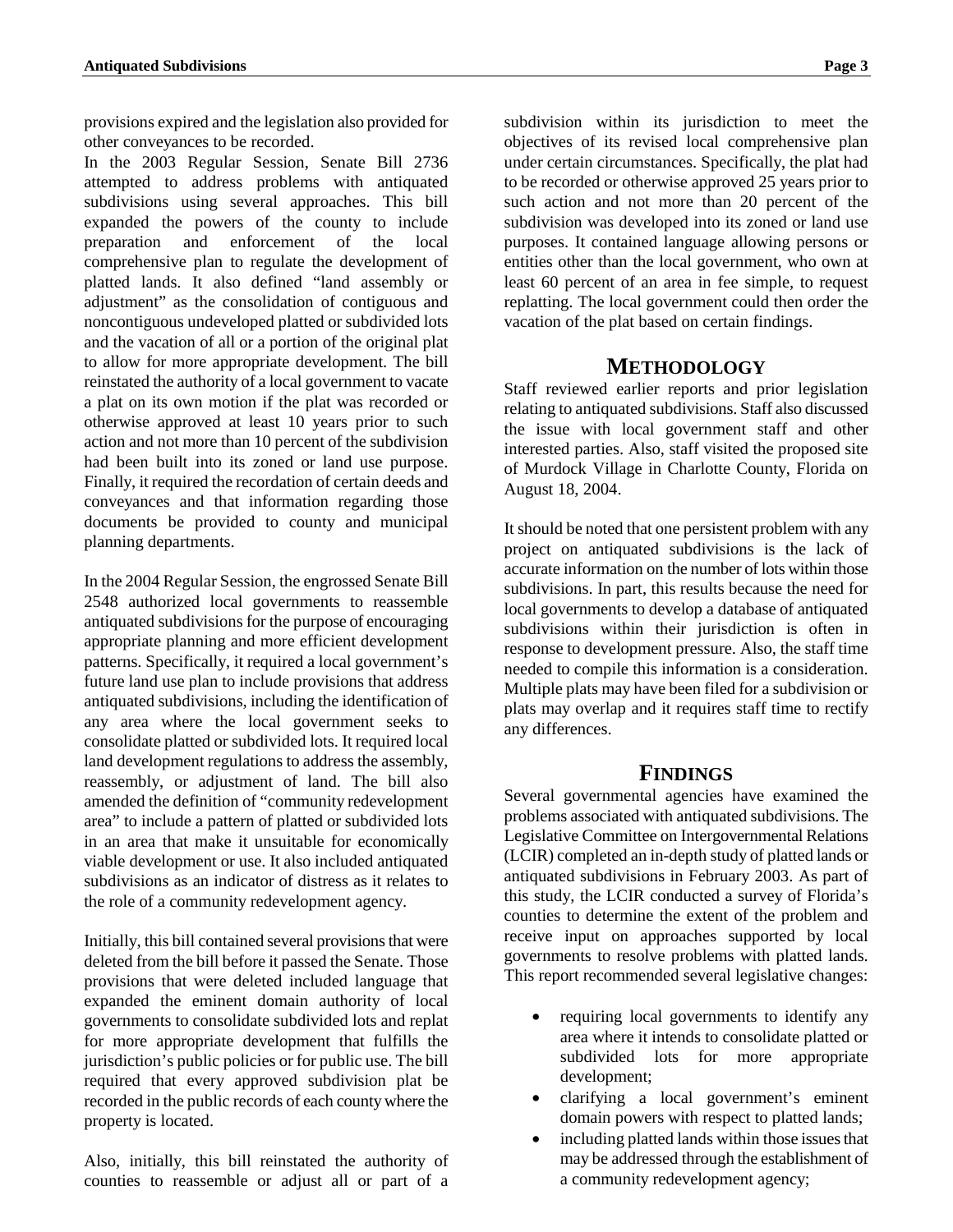- addressing recordation and administrative issues with respect to platted lands; and
- reinstating the authority of a local government to vacate a plat on its own motion.

In response to LCIR's survey, the following local governments reported problems with antiquated subdivisions in their jurisdiction and provided details that were discussed in LCIR's report: Brevard County, City of Jacksonville, Escambia County, Highlands County, Marion County, Monroe County, Palm Beach County, Putnam County, and Seminole County. Given the estimates of antiquated subdivisions in Florida, there are likely many other communities struggling with this issue that may not have responded to the survey or provided details. However, they may be experiencing many of the same problems.

Putnam County reported in 2002 that antiquated subdivisions pose a significant problem within its jurisdiction. Staff estimated more than 40,000 vacant residential lots in the county. To address this issue, Putnam County amended its comprehensive plan to include policies and objectives directed at antiquated subdivisions. Those policies included establishing a transfer of development rights program, replatting of all or part of antiquated subdivisions, encouraging the buildout of subdivisions within its jurisdiction that are not antiquated, acquiring platted lands for a public purpose, acquiring platted lands through the tax deed process, and purchasing lots from willing sellers to be returned to private ownership as part of efforts to bring the subdivision into compliance with the applicable local comprehensive plan. Since the LCIR report, Putnam County has created a committee on antiquated subdivisions. The committee has been inactive, but there is some consideration being given to reviving it.<sup>4</sup>

Brevard County contains several antiquated subdivisions that were platted by the General Development Corporation. The City of Palm Bay was formed out of several of these antiquated subdivisions. The General Development Corporation platted 60 square miles into .25 acre lots. Thousands of these lots remain vacant. These are all zoned residential. The northern half of this area has been built out. However, the remaining half of the area is largely undeveloped with approximately 25 percent in vacant lots and the other 25 percent having one residential unit per 5 or 10 acres.<sup>5</sup> These undeveloped areas are characterized as

1

having minimal, undeveloped roads that are overgrown with grass and are without sewer and water service.

As in many areas with antiquated subdivisions, the property owners in the above area are widely scattered. Few properties have escheated to the county because most of these property owners still pay their property taxes. However, the lots are undevelopable because of their size, applicable regulations, and lack of infrastructure.

The City of Palm Bay and Brevard County have worked cooperatively to address the issue. At one point, the city and county worked on a joint study with an outside consultant. It was determined that a publicprivate partnership was the best vehicle for the redevelopment effort. The study focused on defining an area for redevelopment and a market analysis of the highest and best use for a given area if the local government or a developer could consolidate the ownership. Letters were sent to owners of record inquiring whether there was any interest in selling their property. The owners are widely scattered and county staff received very few responses. One possible reason for the poor response or lack of incentive to sell is the low property tax assessed for a lot regardless of the suitability of the property for its zoned use.

In 2002, the Marion County Commission reported to LCIR that it has considered a number of options to deal with lots in its antiquated subdivisions. Marion County has numerous, large-scale antiquated subdivisions within its boundaries. For example, Ocala Springs is platted for 11,000 dwelling units at build out. Most of these lots are .25 acre lots and there is little infrastructure available. The typical problems associated with the development of some antiquated subdivisions is exacerbated within Marion County because many of these lots are located in an area of high recharge. Higher density development and the lack of infrastructure for those developments could have negative impacts on water quality.

Planning staff in Marion County are currently attempting to determine the number of lots within the county's antiquated subdivisions.<sup>6</sup> Thus far, staff has reviewed the recorded plats and unrecorded, registered subdivisions for the county's least populated planning district. Similar data for all six of Marion county's planning districts may be available by the summer of 2005.

<sup>&</sup>lt;sup>4</sup> Telephone conversation with Mr. Patrick Kennedy,

Planning Director, Putnam County.

 $<sup>5</sup>$  Telephone conversation with Mr. Lee Feldman, City</sup> Manager, City of Palm Bay.

<sup>-</sup><sup>6</sup> Telephone conversation with Mr. Chris Rison, Planning Department, Marion County.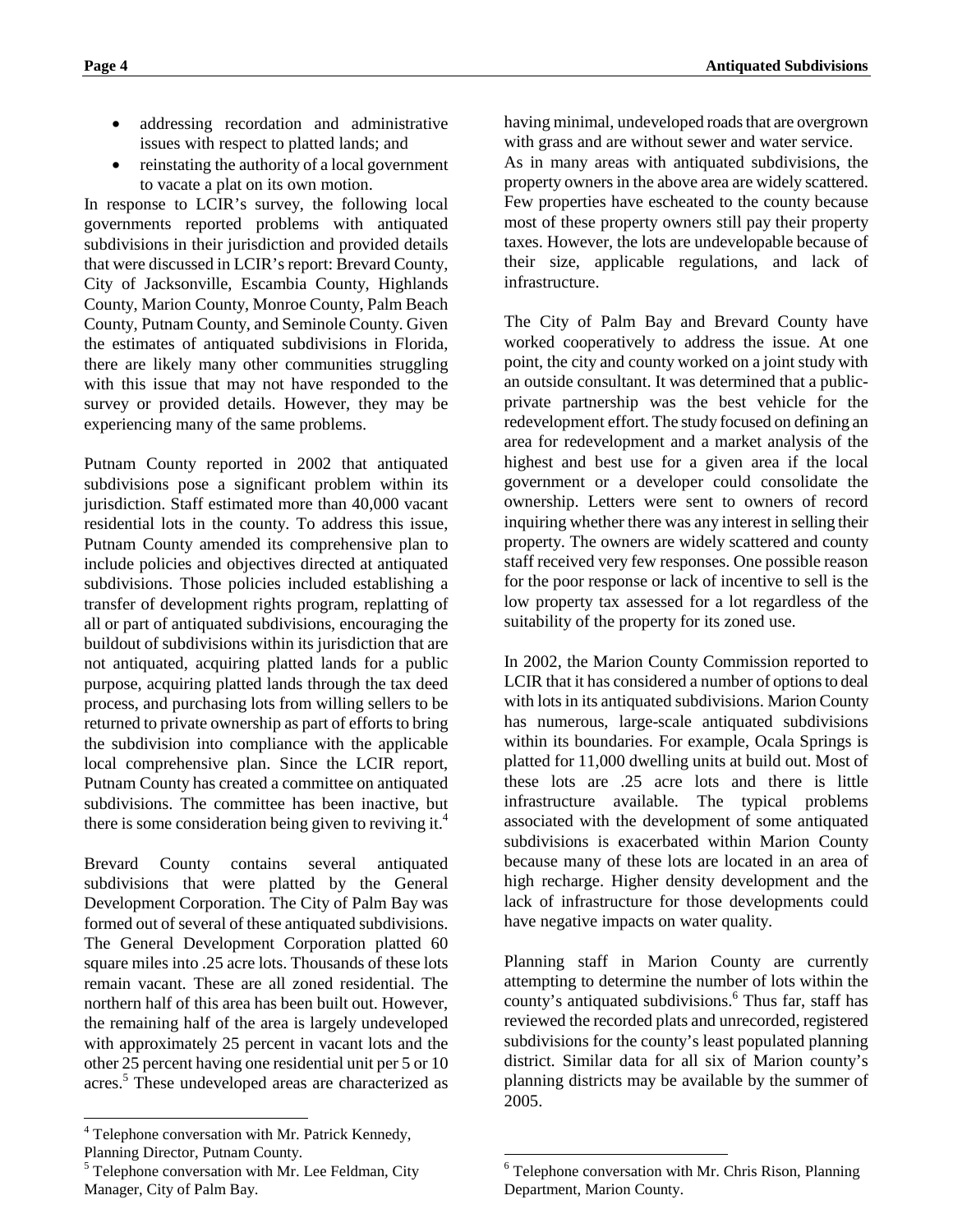Monroe County also has many antiquated subdivisions within its jurisdiction. In response to a 2002 survey from the LCIR, the county reported there were 53,151 lots in the Keys in 1990. At that time, 22,747 lots were developed, 24,970 lots were vacant and buildable, and 5,434 lots were reported unbuildable. At the department's direction, a report was produced on platted lands in the Keys. The problems associated with the development of platted lands in the Keys include a reduction in hurricane evacuation times, inconsistencies with the county's land use plan, and the high cost of providing infrastructure for any new development in this area. The report recommended the establishment of a land conservancy that would implement land acquisition and transfer of development rights programs.

Some of these vacant lots have been absorbed into newly-incorporated communities. There are an estimated 7,200 remaining undeveloped lots in unincorporated Monroe County, but not all of these lots are developable because of existing regulations.<sup>7</sup> In a recent case, *Monroe County v. Ambrose, et al*., 866 So. 2d 707 (Fla. 3rd DCA 2003), the plaintiffs argued that new land development regulations adopted after the land was platted had little or no effect on the development of those properties. The county appealed the trial court's granting of summary judgment in favor of property owners, holding that s. 380.05(18), F.S., vested those owners with the right to construct singlefamily homes on their properties.

The undeveloped land at issue in the *Ambrose* case was platted in 1971. Subsequent to the platting, the state enacted its Growth Management Act and also designated Monroe County as an Area of Critical State Concern. The trial court interpreted Florida Statutes as vesting the owners of the parcels at issue with development rights upon the recording of the parcels. Further, the court did not require the property owners to show any reliance or change of position based on the assumption that they had vested development rights.

The county appealed and the Third District Court of Appeal reversed the trial court, holding that recordation alone is insufficient to vest a property owner with development rights. The appeals court determined that the property owners would have to show steps were taken to begin development of the parcels prior to the enactment of land regulations that limit or modify their right to develop the property. The court recognized the

protection afforded Areas of Critical State Concern and described attempts to vest a property owner with development rights based solely on recordation as contrary to the purposes of ch. 380, F.S. The case was remanded to the trial court for a determination on whether, in fact, any steps had been taken in reliance on the recording of the parcel.

#### *Exercising Eminent Domain for Redevelopment*

To address the problems associated with one of its antiquated subdivisions, Charlotte County established the West Murdock Village Community Redevelopment Agency (CRA) to undertake the redevelopment of an antiquated subdivision into a centralized urban area with multiple uses including single family residential. The county has reached an agreement with a homebuilder to build single family homes in Murdock Village, a community that would be developed out of the area that is currently an antiquated subdivision. It was determined that a project of this size requires the acquisition of all the parcels within this antiquated subdivision and, therefore, would require the use of eminent domain if there are unwilling sellers.

In *Charlotte County v. McGibbon, et al.*, No. 04-39 (Fla. 20th Cir. Ct. June 7, 2004), the circuit court consolidated several civil actions against property owners filed by the CRA under its eminent domain power in ch. 163, F.S., to declare the subject properties "blighted" and subject to condemnation. The court held these properties met the statutory definition of "blighted" that is required for the redevelopment of an area. As evidence of the "blight", the court noted the following: defective or inadequate street layout without connectivity between key segments, inadequate or faulty platting that lacks accessibility or usefulness, unsanitary or unsafe conditions due to no water and sewer service, lack of proper drainage with cracked streets and standing water, illegal dumping, and outdated building density patterns.

With regard to the applicable burden of proof, the court noted that a county's redevelopment policy of the parcels at issue using eminent domain to acquire title "would arguably invoke 'strict scrutiny'", but the court also relied on recent cases that apply the "patently erroneous" standard to decisions involving legislative findings.<sup>8</sup> Ultimately, the court found that the evidence presented in support of declaring the subject properties "blighted" met both standards.

Lee County has also considered using a CRA to address its problems with antiquated subdivisions.

<sup>-</sup> $7$  Telephone conversation with Mr. Tim McGarry, Director, Monroe County Planning Department.

 $\overline{a}$ <sup>8</sup> *See McGibbon, et al.*, No. 04-39 at 2.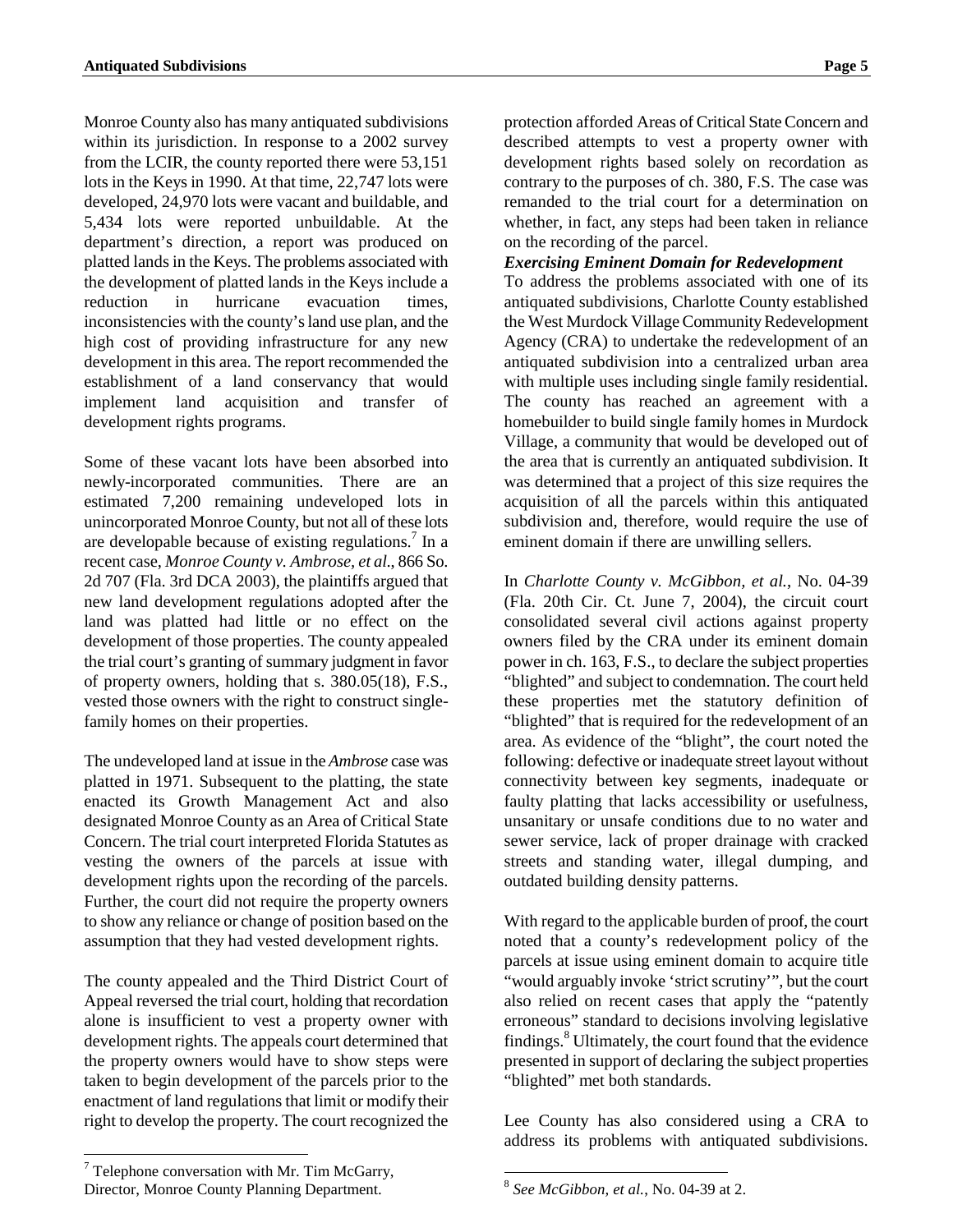Approximately 135,000 lots were platted in the 1950s and sold to individual buyers in an area known as Lehigh Acres. Reportedly, as many as 127,000 lots remained undeveloped as late as 1997.<sup>9</sup> Even limited development of this area as originally platted has resulted in inadequate infrastructure, including roads and water and sewer. The remaining undeveloped lots are owned by several large landowners. In the past, some of these property owners suggested a CRA as a vehicle to address the problems associated with the development of an antiquated subdivision, including roads, transportation alternatives, public safety, and the quality of the subdivision itself. Although the CRA was created, it was later dissolved prior to really addressing any of these issues.

The use of eminent domain to acquire property for redevelopment has proven to be controversial in other states as well. In the recent case of *Kelo v. City of New London, et al.*, 843 A.2d 500 (Conn. 2004), the issue before the Supreme Court of Connecticut was whether the state and federal constitutions allow the condemnation of property in furtherance of an economic development plan intended to revitalize an economically distressed area.<sup>10</sup> The City of New London created a development corporation in 1978 to assist with economic development. Following the development of a drug research facility, the development corporation began to prepare a plan for redeveloping a 90-acre area adjacent to the facility and a proposed state park. $^{11}$  The proposed redevelopment area is divided into 115 parcels and contains both residential and commercial areas. The stated goals of the development plan included job creation, increased tax revenues, public access and use of the waterfront, and encouragement of future revitalization efforts in the area. $12$ 

The Supreme Court of Connecticut ruled on several issues, holding that property acquired by the City of New London for certain purposes was not required to be vacant; economic development could be considered as a valid public purpose; a local government's delegation of eminent domain power to a private, economic development corporation was constitutional; and, the condemnation of single family residences for office buildings was not impermissibly speculative. As

-

the court stated, the principal issue on appeal is whether the exercise of eminent domain powers for economic development purposes is constitutional.<sup>13</sup> The court held that the use of eminent domain to allow for development that creates a public economic benefit is a valid public use under the Connecticut and federal constitutions.<sup>14</sup> Further, the court held that the transfer of land to private entities, if necessary to involve the private sector in order to achieve the public purpose of economic development, is constitutional.<sup>15</sup> This case is on appeal to the U.S. Supreme Court and the Court has accepted certiorari.

#### **Proposed Solutions**

In general, the solutions offered in various reports and assessments, including the LCIR's 2003 report, to address antiquated subdivisions have included the following:

#### *Comprehensive Planning*

One proposed solution would require a local government to identify antiquated subdivisions that it wishes to consolidate for development in its comprehensive plan, including methods of revising the plats to make the property developable while protecting property rights. This would allow for greater public input regarding which antiquated subdivisions are appropriate for development and, therefore, should be consolidated. This approach does have some costs associated with it, including staff time to inventory antiquated subdivisions within its jurisdiction and determine the number of developable lots.

#### *Eminent Domain*

The use of eminent domain is controversial, but may be the only option to acquire a large enough area to allow for a successful development of an area. The acquisition of lots from willing sellers and through the tax escheatment process most often do not yield a large enough area of contiguous parcels. At least one CRA in Florida has used eminent domain to acquire properties in an antiquated subdivision for redevelopment after declaring the area "blighted" under the statutory definition.

#### *Lot Merger*

This approach requires lots to be combined in order to meet the applicable minimum size requirements for development of a parcel within the antiquated subdivision. Merger of the lots ensures that the parcels

-

<sup>&</sup>lt;sup>9</sup> Hubert Stroud and William Spikowski, "Planning in the Wake of Florida Land Scams," *Journal of Planning* 

*Education and Research* (1998).<br><sup>10</sup> *See Kelo*, 843 A.2d at 507.<br><sup>11</sup> *See id.* at 508.<br><sup>12</sup> *See id.* at 509.

<sup>13</sup> *See id.* at 519. 14 *See id.* at 533-37. 15 *See id.* at 537.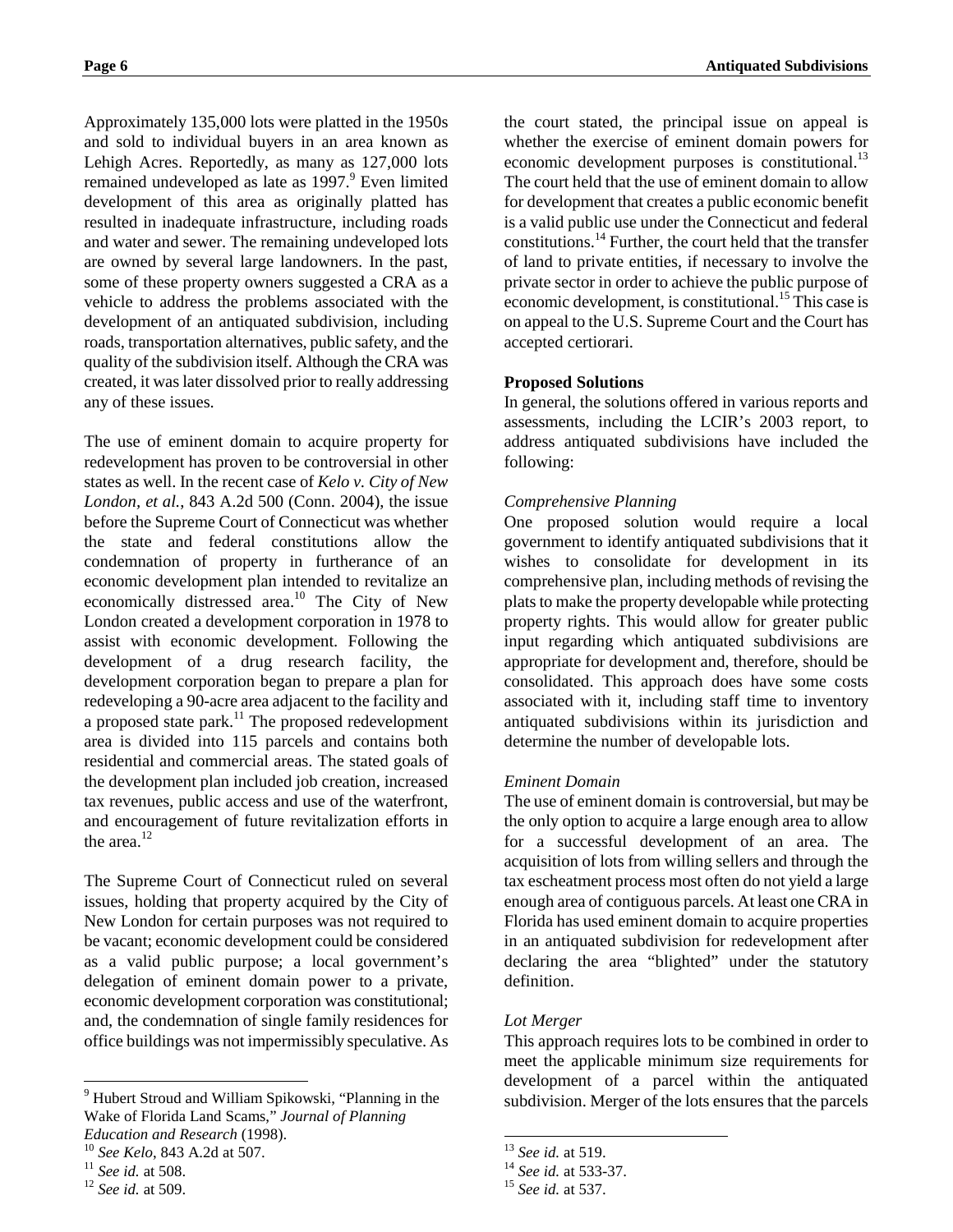developed meet applicable health and environmental regulations. However, the merger of lots is not always possible if the lot at issue is surrounded by unwilling sellers.

#### *Replatting or Plat Vacation*

Upon the request of a landowner, the property could be replatted or vacated and the local government may allow such replatting if it does not negatively affect the property rights of other owners within the subdivision. It is not clear that replatting can be done successfully without the cooperation of all parcel owners within the subdivision or portion thereof for which the plat will be vacated. Absent participation from all owners within the area to be replatted, the local government may be concerned about a takings issue.

#### *Acquisition*

Properties within antiquated subdivisions may be acquired from willing sellers or the purchase of delinquent tax deeds. A number of local governments and non-profit entities have purchased thousands of lots within antiquated subdivisions for conservation. Purchasing properties for public use has the same difficulty as development in that the parcels are often not contiguous and it is difficult to assemble an area large enough for its desired purpose.

#### *Impact Fees and Special Districts*

The imposition of impact fees can be a useful tool to provide needed infrastructure. However, impact fees do not apply retroactively. Several local governments have attempted to provide needed infrastructure to antiquated subdivisions through assessments. The parcel owners often object to such an assessment. For example, parcel owners may object to paying an assessment for water and sewer because they anticipated being on a well and septic tank. Another example is providing paved roads through an assessment. Some parcel owners may have bought their lot because of its rural character and not wish to have paved road access. Others may desire paved road access for aesthetics and convenience, but it also may be necessary to secure certain types of home loans.

#### *Transfer of Development Rights*

This process allows a local government to direct growth to specific areas while protecting certain areas from development. In order for a transfer-ofdevelopment rights to work effectively, interested property owners must have lots in both the "sending" and "receiving" areas. The difficulty with this option may be identifying a receiving area that is satisfactory to the property owners. Further, it is unlikely that the property owner will be offered the same or higher density than what was available under the original plat.

#### *Incorporation*

Rather than comply with the local government's comprehensive plan, a large antiquated subdivision could incorporate and adopt its own comprehensive plan. However, certain standards for incorporation must be met, s. 165, F.S. In addition, it is unclear whether the newly incorporated area could adopt regulations consistent with the state comprehensive plan and existing health and environmental regulations. The antiquated subdivision that successfully incorporates may, however, be able to provide adequate infrastructure that would allow the subdivision to be developed consistent with existing regulations.

#### *Consolidation or Readjustment*

Consolidation occurs when a majority of residents in an area agree to readjust their properties in a way that allows for development and thus giving value to their investment. In some instances, health department standards and other similar regulations require consolidation of lots to allow any development of a parcel. The difficulty with this option is the sheer volume of parcel owners and contacting those individuals or entities. However, if such consolidation can be achieved, it allows for the antiquated subdivision to be developed in a manner more consistent with modern planning concepts.

#### *Community Redevelopment Agencies*

The creation of such an agency may allow a local government to address antiquated subdivisions within its jurisdiction if the area can meet the statutory definition of "blight." Proponents of this approach contend it would be better to use this tool prior to the subdivision at issue deteriorating to the point that it becomes a "blighted" area. However, the use of eminent domain by a CRA or the governing body that created the CRA to acquire property for economic development is often controversial. The issue of whether the conditions in an antiquated subdivision meets the statutory definition of "blight" for purposes of redevelopment by a CRA is currently being litigated in Florida's 20th Judicial Circuit. Also, the issue of whether condemnation for economic development is a public purpose under the Connecticut and federal constitutions will be decided by the U.S. Supreme Court as discussed above.